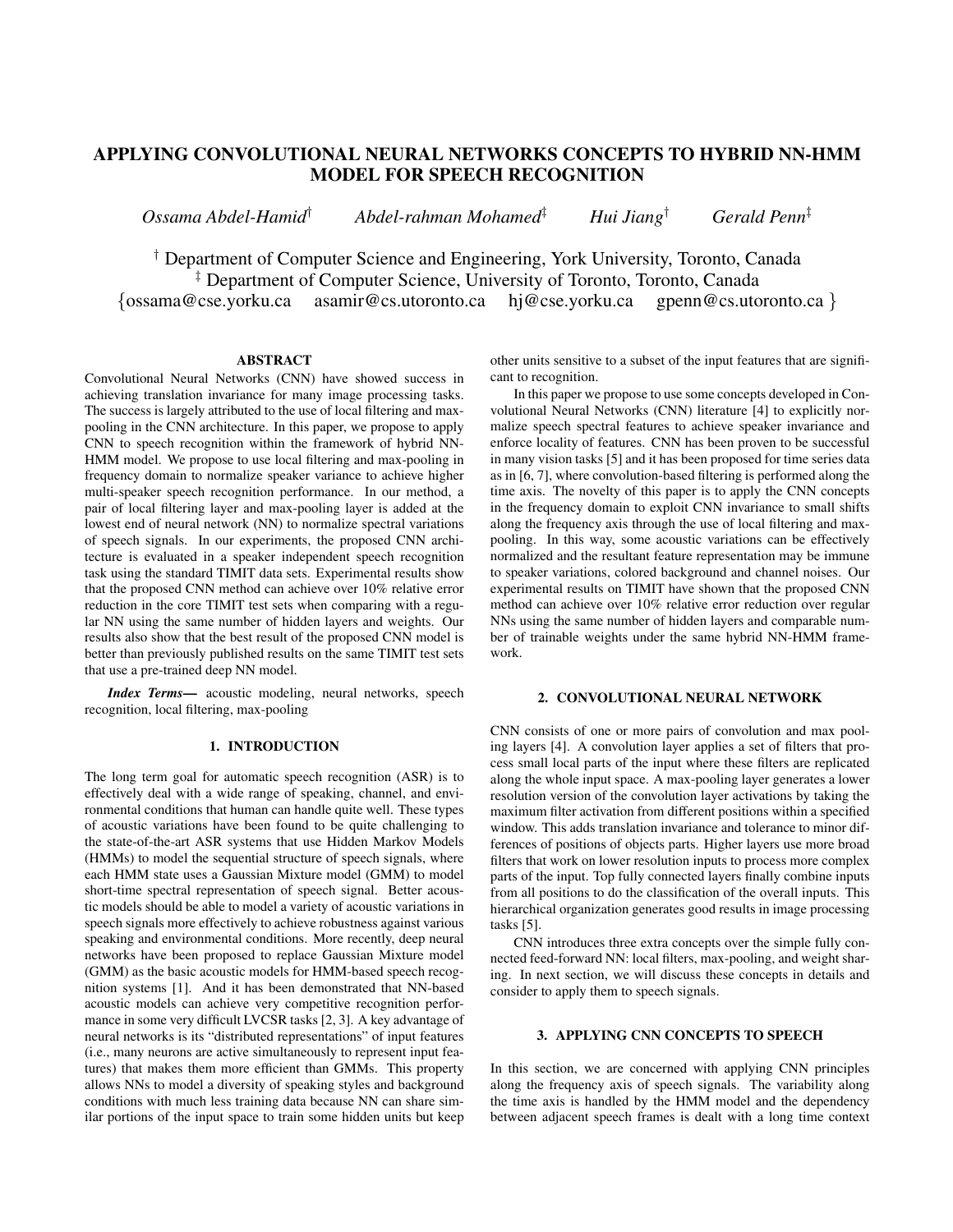window feeding as an input to the NN as in standard hybrid NN-HMM models. Each input of NN is a stack of consecutive feature frames  $O_t$  centering at time t, while the target output is the probability  $P(s|O_t)$  of the centered frame belonging to each HMM state s at time t.

# 3.1. Locality

Speech signals enjoy some locality characteristics along the frequency axis, which means that different phonemes many have energy concentrations in different local bands along the frequency axis. These local energy concentrations become the critical clues to distinguish different phonemes. For example, voiced phonemes have a number of formants appearing at different frequencies. As a result, filters that work on local frequency region will provide an efficient way to represent these local structures and their combinations along the whole frequency axis may be eventually used to recognize each phone. This strategy is better than a traditional acoustic model that represents the entire frequency spectrum as a whole, such as GMM. Another benefit of local filters is the potential to achieve better robustness against ambient noises especially when noises are only concentrated in parts of spectrum, where local filters in relatively cleaner parts of spectrum can still detect speech features well to compensate ambiguity of noisy parts.

CNN is capable of modeling these local frequency structures by allowing each node of the so-called convolutional layer to receive input only from features representing a limited bandwidth (the receptive field of the node) of the whole speech spectrum. In order to locally process spectrum, we need to represent speech inputs in a frequency scale that can be divided into a number of local bands. Therefore, the standard MFCC features are not suitable here because of DCT-based decorrelation transform. However, linear spectrum, Mel-scale spectrum, or filter-bank features are all perfect for local filtering in our CNN configuration.

Let's assume speech input to CNN is  $\bf{v}$  that is divided into  $\bf{B}$ frequency bands as:  $\mathbf{v} = [\mathbf{v}_1 \ \mathbf{v}_2 \ \dots \ \mathbf{v}_B]$ , where  $\mathbf{v}_b$  is the feature vector representing band b. As shown in figure 1, this feature vector  $v<sub>b</sub>$  includes speech spectral features, delta and acceleration parameters from local band b of all feature frames within the current context window. Activations of the convolution layer are divided into  $K$  bands where each band contains  $J$  filters activations. Let's assume each band activation is denoted as  $h_k = [h_{k,1} \; h_{k,2} \; ... \; h_{k,J}].$ The convolution layer activations can be computed as a convolutionlike operation of each filter on the lower layer bands followed by a non-linear activation function:

$$
h_{k,j} = \theta \left( \sum_{b=1}^{s-1} \mathbf{w}_{b,j} \mathbf{v}_{b+k}^T + a_j \right)
$$
 (1)

where  $\theta(x)$  is the activation function, s is the filter size in the number of input bands,  $w_{b,j}$  is the weight vector representing the bth component of the *j*th filter. Note that we have ignored flipping the filter index in above equation to make notation simple. This convolutional layer can be viewed as a standard Neural Network layer, where all  $J$  nodes of the hidden layer are grouped into  $K$  bands and each node receives inputs only from s bands of the lower layer. Moreover, weights and biases going into the jth node of each band are shared among different hidden layer bands as shown in figure 1. Note that this weight sharing scheme is popular in image processing but it will be modified in section 3.3 to better fit speech signals.



Fig. 1. Diagram to shown a pair of CNN convolution layer and max-pooling layers, where weights represented by the same line style are shared among all convolution layer bands.

#### 3.2. Max Pooling

As discussed above, speech spectrum includes many local structures and these local structures are distributed over a range of frequency axis, where each local structure typically appears to center around one particular frequency that can vary within a limited range. For example, central frequencies of formants for the same phoneme may vary within a limited range and they normally differ between different speakers and sometimes even between different utterances from the same speaker. Some models try to remove the variability between speakers by transforming the speech features of each speaker into a canonical speaker space [8, 9].

In CNN, this variability problem can be easily solved through the use of max-pooling, where a max-pooling layer is added on top of each convolution layer. The max-pooling layer activations are divided into M bands. Each band of the max-pooling layer receives input from r convolution layer neighbouring bands to generate J values representing the maximum activations received from the J convolution filters within these  $r$  bands as shown in figure 1. The maxpooling layer usually generates a lower resolution version of the convolution layer by doing this maximization operation every  $n$  bands, where  $n$  is the sub-sampling factor. As a result a smaller number of bands are obtained that provide a lower *frequency* resolution features that contain more useful information that can be further processed by higher layers in the NN hierarchy.

The activations of the mth band of the max-pooling layer are denoted as  $\mathbf{p}_m = [p_{m,1} \ p_{m,2} \dots p_{m,J}]^T$ . Each activation is computed as:

$$
p_{m,j} = \max_{k=1}^{n} (h_{m \times n + k,j})
$$
 (2)

where  $r$  is called pooling size.  $n$  could be smaller than  $r$  to have some overlap between adjacent pooling bands. Figure 1 shows an example of pooling layer which has a sub-sampling factor of 2 and pooling size 3.

### 3.3. Weight Sharing

Weight sharing is a critical principle in CNN since it helps to reduce the total number of trainable parameters. Furthermore, weight sharing may lead to more efficient training and more effective model especially when some similar local structures may appear in may places in the input space. In a standard CNN, the local filter weights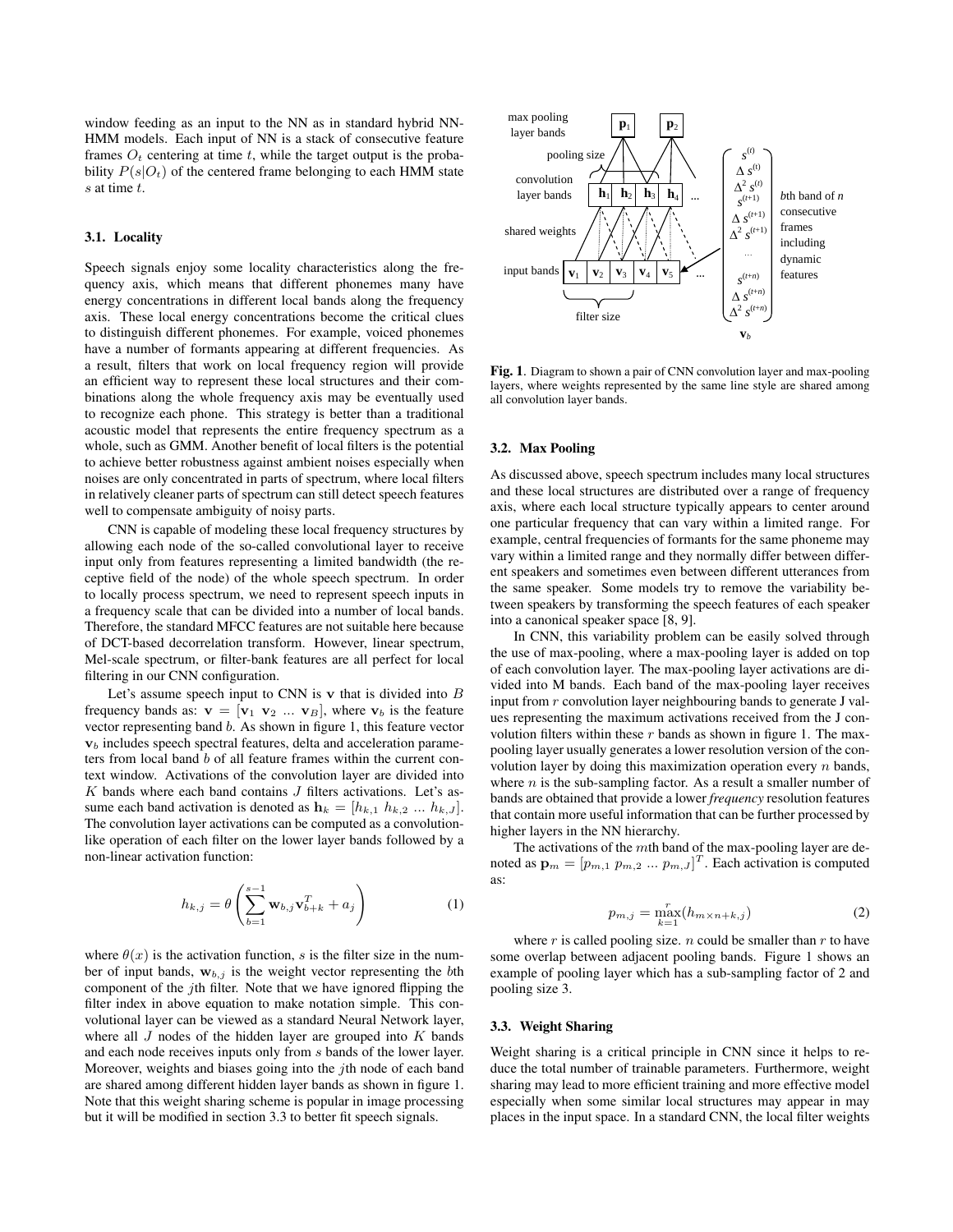

Fig. 2. CNN with limited weight sharing. The figure shows weights sharing within convolution layer sections. For example, in the figure  $W^{(1)}$  represents the weights matrix shared between bands  $\mathbf{h}_1^{(1)}$ ,  $\mathbf{h}_2^{(1)}$ , and  $\mathbf{h}_3^{(1)}$ , where  $\mathbf{h}_1^{(1)}$  receives input from bands 1-4 in input layer,  $\mathbf{h}_2^{(1)}$  receives input from bands 2-5, and so on.

are tied and shared for all positions within the whole input space, as in figure 1. In this case, computation of all filters activations can be simply viewed a convolution of the filter weights and the input signals. This type of weight sharing works well in image processing. For example, a set of filters that work as edge detectors can be uniformly applied to the whole image irrelevant of any particular position.

However, in speech signals the local structures appearing at different frequency bands may behave in a quite different way. Therefore, it may be better to limit weight sharing only to those local filters that are close to each other and will be pooled together in the maxpooling layer. This weight sharing strategy is depicted in figure 2 where one set of filter weights is used for each pooling band. As a result, we divide the convolution layer into a number of convolution sections, where all convolution bands in each section are pooled together into one pooling layer band and are computed by convolving section filters with a small number of the input layer bands. In this case, the pooling layer activations are computed as:

with

$$
h_{k,j}^{(m)} = \theta \left( \sum_{b=1}^{s-1} \mathbf{w}_{b,j}^{(m)} \mathbf{v}_{m \times n+b+k}^T + a_j^{(m)} \right)
$$
(4)

 $p_{m,j} = \max_{k=1}^{n} (h_{k,j}^{(m)}),$  (3)

Where  $h_{k,j}^{(m)}$  is the activation of the *j*th filter of the *m*th section of the convolution layer applied at the kth band position. In this context, it's more suitable to call n *band shift* in the max-pooling layer.

One disadvantage of this weight sharing is that other pooling layers can not be added on top of it because the filters outputs in different pooling bands are not related. Therefore, this type of weight sharing is normally used only in the topmost pooling layer.

### 3.4. Model Structure

The CNN consists of one or more pairs of convolution and maxpooling layers, where the lowest layers process a small number of input frequency bands independently to generate higher level representation with lower frequency resolution. The number of bands

decreases in higher layers. The input to each convolution layer can be padded to ensure that the first and last input bands are processed by a suitable number of filters in the convolution layer. In this work, each input is padded by adding half of filter size of dummy bands before and after the first and last bands so that the number of bands stays the same in both the input and convolution layers. Usually the top layers in CNN are fully connected just like that of a normal forward-feeding NN. These fully connected top layers are expected to combine different local structures extracted in the lower layers for the final recognition purpose.

When it is used in a hybrid NN-HMM model for speech recognition, posterior probabilities of HMM states are computed using a top softmax layer. The CNN processes each input speech utterance by generating all HMM state probabilities for each frame. Then a Viterbi decoder is used to get the sequence of labels corresponding to the input utterance as done in [1].

In training stage, CNN is estimated using the standard backpropagation algorithm to minimize cross entropy of targets and output layer activations. For a max-pooling layer, the error signal is back-propagated only to the convolution layer node that generates the maximum activation within the pooled nodes. The training targets are obtained from forced alignments generated from a trained HMM model.

#### 4. EXPERIMENTS AND RESULTS

#### 4.1. Experimental Setup

Phone recognition experiments are performed on the TIMIT corpus<sup>1</sup> to evaluate effectiveness of the proposed CNN models. We use the 462-speaker training set and remove all SA records (i.e., identical sentences for all speakers in the database) since they could bias the results. A separate development set of 50 speakers is used for tuning all of the meta parameters. Results are reported using the 24-speaker core test set, which has no overlap with the development set.

In feature extraction, speech is analyzed using a 25-ms Hamming window with a 10-ms fixed frame rate. The speech feature vector is generated by a Fourier-transform-based filter-banks, which includes 40 coefficients distributed on a mel scale and energy, along with their first and second temporal derivatives.

All speech data are normalized by averaging over all training cases so that each coefficient or first derivative or second derivative all has zero mean and unit variance. We use 183 target class labels (i.e., 3 states for each one of the 61 phones). After decoding, the 61 phone classes were mapped to a set of 39 classes as in [10] for scoring. In our experiments, a bi-gram language model over phones, estimated from the training set, is used in decoding.

For network training, a learning rate annealing and early stopping strategies are utilized as in [1]. The NN input layer includes a context window of 15 frames. The input of CNN is divided into 40 bands. Each band includes one of the 40 filter-bank coefficients along the 15 frames context window including their first and second derivatives. Moreover, all bands of the first convolution layer receive the energy as an extra input because it is not suitable to treat it as a frequency band. Moreover the inputs of convolution layers are padded as described in section 3.4.

### 4.2. Influence of Pooling

In the first set of our experiments, we first evaluate effect of different pooling size  $n$  in the CNN configuration. Assume each CNN is

<sup>1</sup>http://www.ldc.upenn.edu/Catalog/CatalogEntry.jsp?catalogId=LDC93S1.